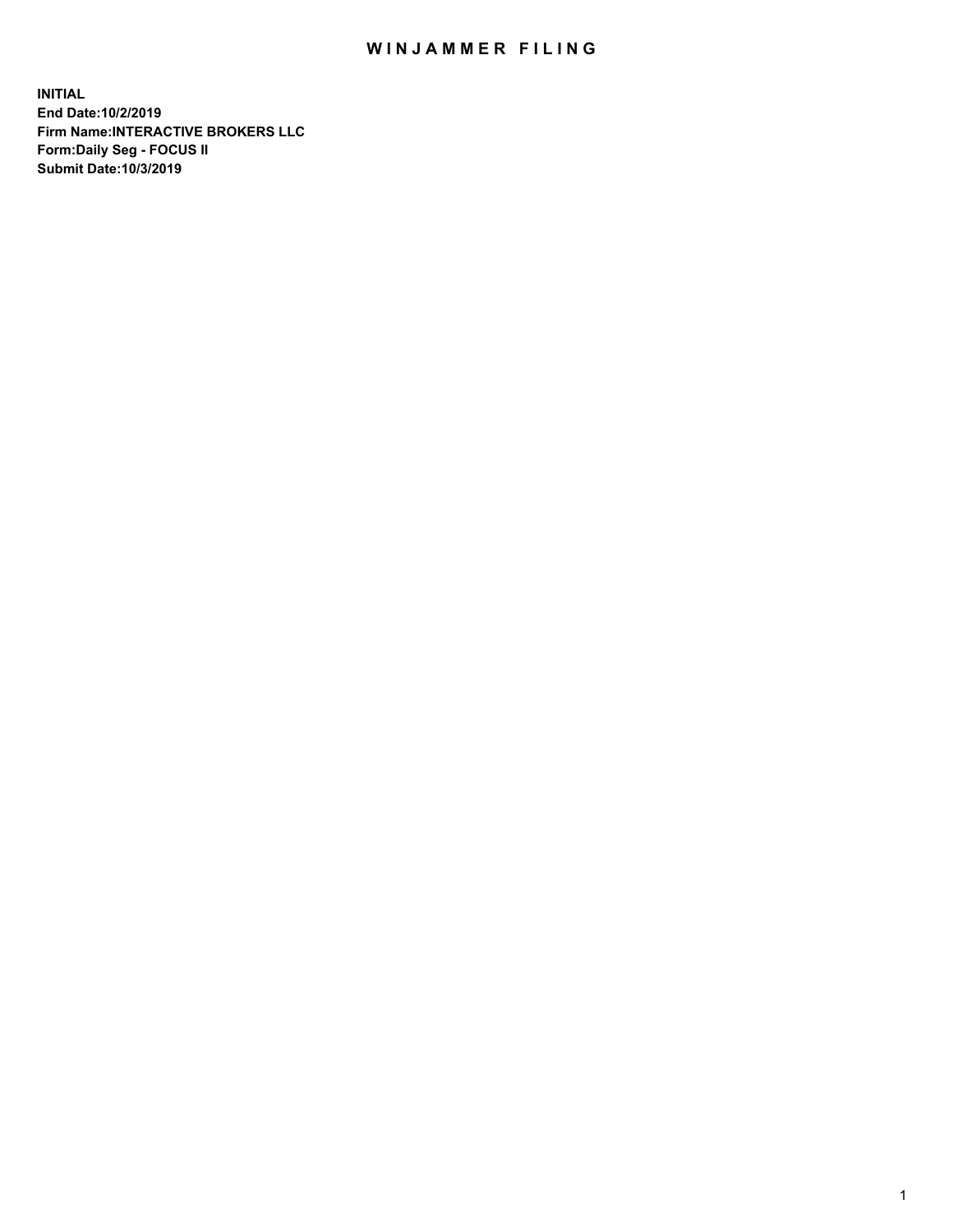**INITIAL End Date:10/2/2019 Firm Name:INTERACTIVE BROKERS LLC Form:Daily Seg - FOCUS II Submit Date:10/3/2019 Daily Segregation - Cover Page**

| Name of Company                                                                                                                                                                                                                                                                                                                | <b>INTERACTIVE BROKERS LLC</b>                                                                  |
|--------------------------------------------------------------------------------------------------------------------------------------------------------------------------------------------------------------------------------------------------------------------------------------------------------------------------------|-------------------------------------------------------------------------------------------------|
| <b>Contact Name</b>                                                                                                                                                                                                                                                                                                            | James Menicucci                                                                                 |
| <b>Contact Phone Number</b>                                                                                                                                                                                                                                                                                                    | 203-618-8085                                                                                    |
| <b>Contact Email Address</b>                                                                                                                                                                                                                                                                                                   | jmenicucci@interactivebrokers.c<br>om                                                           |
| FCM's Customer Segregated Funds Residual Interest Target (choose one):<br>a. Minimum dollar amount: ; or<br>b. Minimum percentage of customer segregated funds required:% ; or<br>c. Dollar amount range between: and; or<br>d. Percentage range of customer segregated funds required between:% and%.                         | $\overline{\mathbf{0}}$<br>$\overline{\mathbf{0}}$<br>155,000,000 245,000,000<br>0 <sub>0</sub> |
| FCM's Customer Secured Amount Funds Residual Interest Target (choose one):<br>a. Minimum dollar amount: ; or<br>b. Minimum percentage of customer secured funds required:% ; or<br>c. Dollar amount range between: and; or<br>d. Percentage range of customer secured funds required between:% and%.                           | $\overline{\mathbf{0}}$<br>0<br>80,000,000 120,000,000<br>0 <sub>0</sub>                        |
| FCM's Cleared Swaps Customer Collateral Residual Interest Target (choose one):<br>a. Minimum dollar amount: ; or<br>b. Minimum percentage of cleared swaps customer collateral required:% ; or<br>c. Dollar amount range between: and; or<br>d. Percentage range of cleared swaps customer collateral required between:% and%. | $\overline{\mathbf{0}}$<br><u>0</u><br>$\underline{0}$ $\underline{0}$<br>00                    |

Attach supporting documents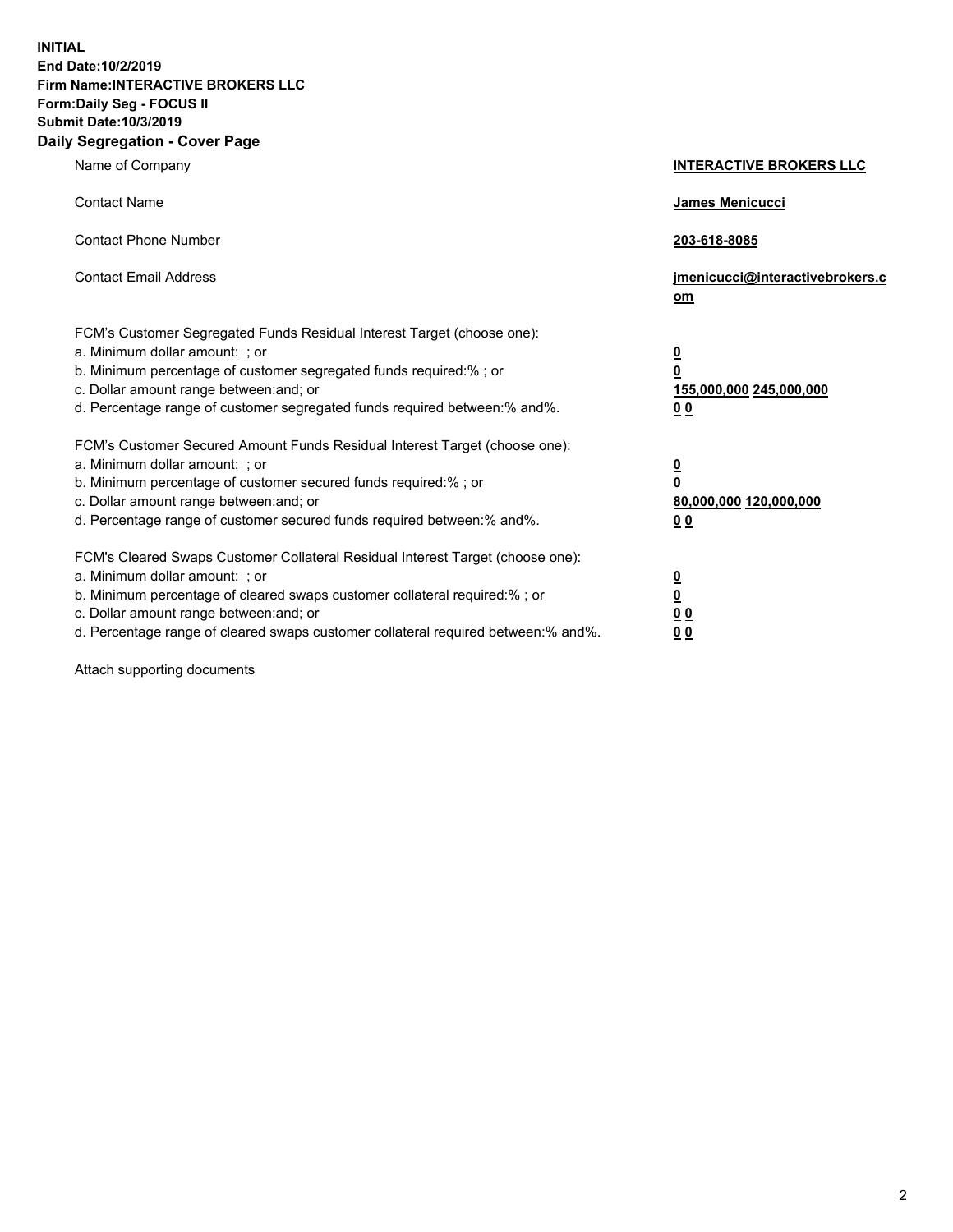## **INITIAL End Date:10/2/2019 Firm Name:INTERACTIVE BROKERS LLC Form:Daily Seg - FOCUS II Submit Date:10/3/2019 Daily Segregation - Secured Amounts**

|     | Daily Segregation - Secured Aniounts                                                        |                                                      |
|-----|---------------------------------------------------------------------------------------------|------------------------------------------------------|
|     | Foreign Futures and Foreign Options Secured Amounts                                         |                                                      |
|     | Amount required to be set aside pursuant to law, rule or regulation of a foreign            | $0$ [7305]                                           |
|     | government or a rule of a self-regulatory organization authorized thereunder                |                                                      |
| 1.  | Net ledger balance - Foreign Futures and Foreign Option Trading - All Customers             |                                                      |
|     | A. Cash                                                                                     | 500,527,433 [7315]                                   |
|     | B. Securities (at market)                                                                   | $0$ [7317]                                           |
| 2.  | Net unrealized profit (loss) in open futures contracts traded on a foreign board of trade   | 2,666,903 [7325]                                     |
| 3.  | Exchange traded options                                                                     |                                                      |
|     | a. Market value of open option contracts purchased on a foreign board of trade              | 32,811 [7335]                                        |
|     | b. Market value of open contracts granted (sold) on a foreign board of trade                | -32,829 [7337]                                       |
| 4.  | Net equity (deficit) (add lines 1.2. and 3.)                                                | 503,194,318 [7345]                                   |
| 5.  | Account liquidating to a deficit and account with a debit balances - gross amount           | 190,457 [7351]                                       |
|     | Less: amount offset by customer owned securities                                            | 0 [7352] 190,457 [7354]                              |
| 6.  | Amount required to be set aside as the secured amount - Net Liquidating Equity              | 503,384,775 [7355]                                   |
|     | Method (add lines 4 and 5)                                                                  |                                                      |
| 7.  | Greater of amount required to be set aside pursuant to foreign jurisdiction (above) or line | 503,384,775 [7360]                                   |
|     | 6.                                                                                          |                                                      |
|     | FUNDS DEPOSITED IN SEPARATE REGULATION 30.7 ACCOUNTS                                        |                                                      |
| 1.  | Cash in banks                                                                               |                                                      |
|     | A. Banks located in the United States                                                       | 55,176,556 [7500]                                    |
|     | B. Other banks qualified under Regulation 30.7                                              | 0 [7520] 55,176,556 [7530]                           |
| 2.  | Securities                                                                                  |                                                      |
|     | A. In safekeeping with banks located in the United States                                   | 491,951,875 [7540]                                   |
|     | B. In safekeeping with other banks qualified under Regulation 30.7                          | 0 [7560] 491,951,875 [7570]                          |
| 3.  | Equities with registered futures commission merchants                                       |                                                      |
|     | A. Cash                                                                                     | $0$ [7580]                                           |
|     | <b>B.</b> Securities                                                                        | $0$ [7590]                                           |
|     | C. Unrealized gain (loss) on open futures contracts                                         | $0$ [7600]                                           |
|     | D. Value of long option contracts                                                           | $0$ [7610]                                           |
| 4.  | E. Value of short option contracts                                                          | 0 [7615] 0 [7620]                                    |
|     | Amounts held by clearing organizations of foreign boards of trade<br>A. Cash                |                                                      |
|     | <b>B.</b> Securities                                                                        | $0$ [7640]<br>$0$ [7650]                             |
|     | C. Amount due to (from) clearing organization - daily variation                             | $0$ [7660]                                           |
|     | D. Value of long option contracts                                                           | $0$ [7670]                                           |
|     | E. Value of short option contracts                                                          | 0 [7675] 0 [7680]                                    |
| 5.  | Amounts held by members of foreign boards of trade                                          |                                                      |
|     | A. Cash                                                                                     | 75,904,576 [7700]                                    |
|     | <b>B.</b> Securities                                                                        | $0$ [7710]                                           |
|     | C. Unrealized gain (loss) on open futures contracts                                         | 3,834,424 [7720]                                     |
|     | D. Value of long option contracts                                                           | 32,811 [7730]                                        |
|     | E. Value of short option contracts                                                          | <mark>-32,829</mark> [7735] <b>79,738,982</b> [7740] |
| 6.  | Amounts with other depositories designated by a foreign board of trade                      | <u>0</u> [7760]                                      |
| 7.  | Segregated funds on hand                                                                    | $0$ [7765]                                           |
| 8.  | Total funds in separate section 30.7 accounts                                               | 626,867,413 [7770]                                   |
| 9.  | Excess (deficiency) Set Aside for Secured Amount (subtract line 7 Secured Statement         | 123,482,638 [7380]                                   |
|     | Page 1 from Line 8)                                                                         |                                                      |
| 10. | Management Target Amount for Excess funds in separate section 30.7 accounts                 | 80,000,000 [7780]                                    |
| 11. | Excess (deficiency) funds in separate 30.7 accounts over (under) Management Target          | 43,482,638 [7785]                                    |
|     |                                                                                             |                                                      |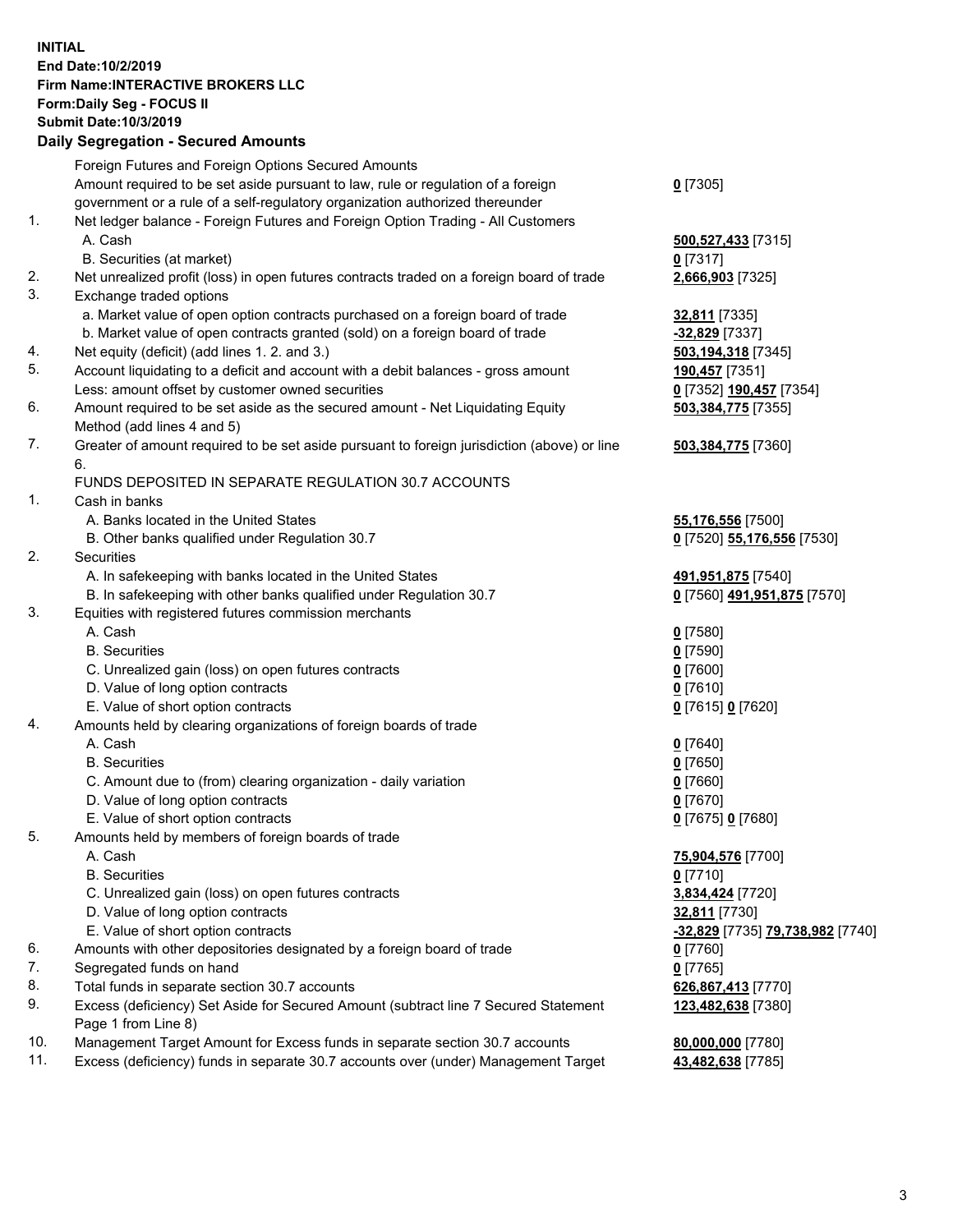**INITIAL End Date:10/2/2019 Firm Name:INTERACTIVE BROKERS LLC Form:Daily Seg - FOCUS II Submit Date:10/3/2019 Daily Segregation - Segregation Statement** SEGREGATION REQUIREMENTS(Section 4d(2) of the CEAct) 1. Net ledger balance A. Cash **4,164,119,325** [7010] B. Securities (at market) **0** [7020] 2. Net unrealized profit (loss) in open futures contracts traded on a contract market **-28,198,756** [7030] 3. Exchange traded options A. Add market value of open option contracts purchased on a contract market **251,140,915** [7032] B. Deduct market value of open option contracts granted (sold) on a contract market **-246,340,725** [7033] 4. Net equity (deficit) (add lines 1, 2 and 3) **4,140,720,759** [7040] 5. Accounts liquidating to a deficit and accounts with debit balances - gross amount **1,090,846** [7045] Less: amount offset by customer securities **0** [7047] **1,090,846** [7050] 6. Amount required to be segregated (add lines 4 and 5) **4,141,811,605** [7060] FUNDS IN SEGREGATED ACCOUNTS 7. Deposited in segregated funds bank accounts A. Cash **1,037,145,175** [7070] B. Securities representing investments of customers' funds (at market) **1,861,638,230** [7080] C. Securities held for particular customers or option customers in lieu of cash (at market) **0** [7090] 8. Margins on deposit with derivatives clearing organizations of contract markets A. Cash **5,955,172** [7100] B. Securities representing investments of customers' funds (at market) **1,433,201,586** [7110] C. Securities held for particular customers or option customers in lieu of cash (at market) **0** [7120] 9. Net settlement from (to) derivatives clearing organizations of contract markets **-357,064** [7130] 10. Exchange traded options A. Value of open long option contracts **251,152,707** [7132] B. Value of open short option contracts **-246,404,829** [7133] 11. Net equities with other FCMs A. Net liquidating equity **0** [7140] B. Securities representing investments of customers' funds (at market) **0** [7160] C. Securities held for particular customers or option customers in lieu of cash (at market) **0** [7170] 12. Segregated funds on hand **0** [7150] 13. Total amount in segregation (add lines 7 through 12) **4,342,330,977** [7180] 14. Excess (deficiency) funds in segregation (subtract line 6 from line 13) **200,519,372** [7190] 15. Management Target Amount for Excess funds in segregation **155,000,000** [7194] 16. Excess (deficiency) funds in segregation over (under) Management Target Amount **45,519,372** [7198]

Excess